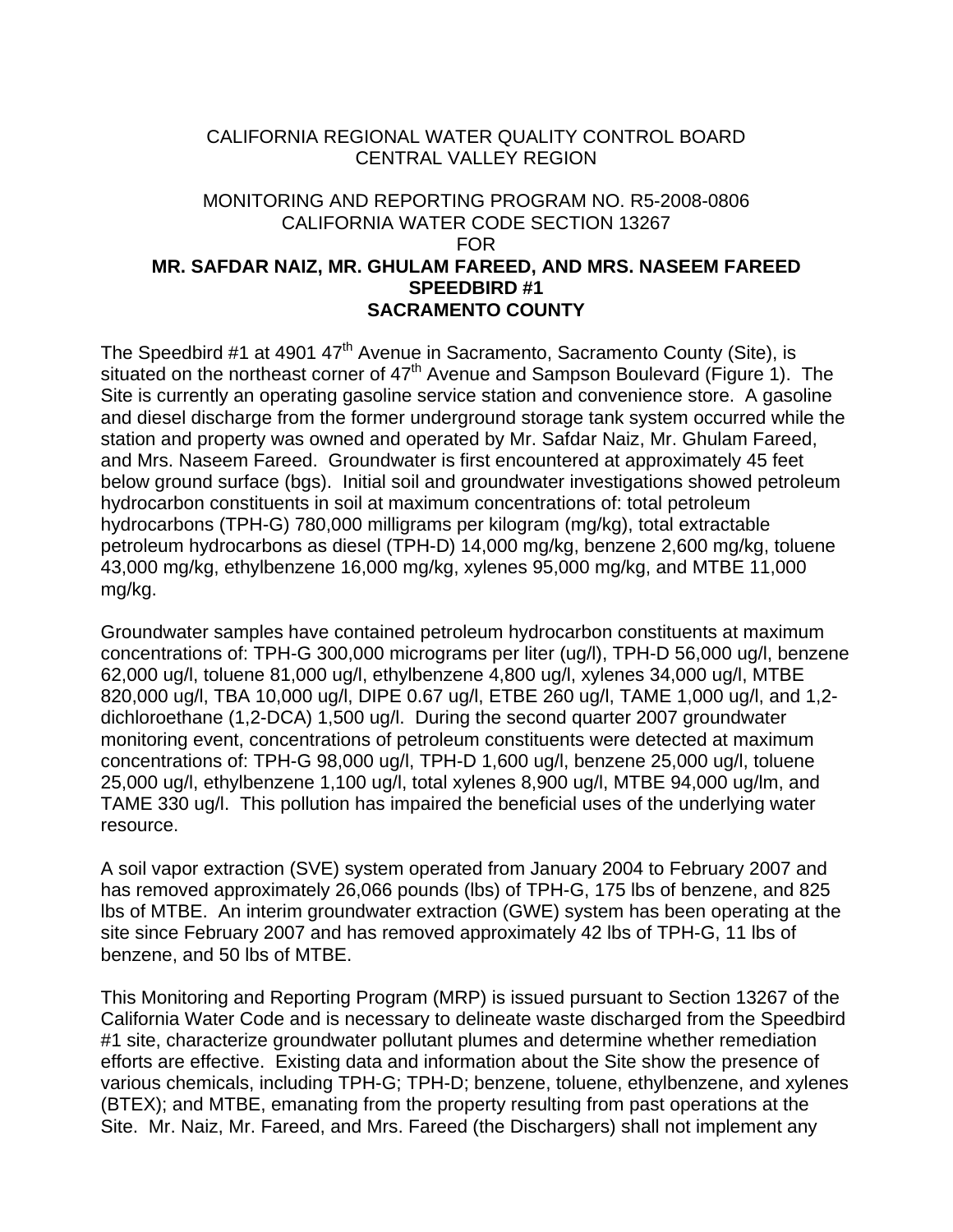changes to this MRP unless and until a revised MRP is issued by the Executive Officer of this Regional Water Board.

Prior to construction of any new groundwater monitoring or extraction wells, and prior to destruction of any groundwater monitoring or extraction wells, the Dischargers shall submit plans and specifications to the Regional Water Board for review and approval. Once installed, all new wells shall be added to the monitoring program and shall be sampled and analyzed according to the schedule below.

## **GROUNDWATER MONITORING**

1. As shown on Figure 1, there are 11 groundwater monitoring wells, MW-1, MW-2, MW-3, MW-4, MW-5, MW-6, MW-6D, MW-8, MW-8D, MW-13, and EW-1 associated with the Speedbird #1 site. The groundwater monitoring program for the 11 monitoring wells and any wells installed subsequent to the issuance of this MRP, shall follow the schedule below. Monitoring wells with free phase petroleum product or visible sheen shall be monitored, at a minimum, for product thickness and depth to water. The volume of extracted groundwater also shall be provided in quarterly monitoring reports. Sample collection and analysis shall follow standard EPA protocol.

|              | <b>SAMPLING FREQUENCY</b> <sup>1</sup>              |                            |                              |
|--------------|-----------------------------------------------------|----------------------------|------------------------------|
|              | Quarterly                                           | Semi-annually <sup>2</sup> | <b>Annually</b> <sup>3</sup> |
| <b>Wells</b> | MW-3<br>MW-3D<br>$FW-1$<br>MW-14 MW-15<br>new wells | MW-4<br>MW-8<br>MW-8D      | MW-1 MW-2 MW-5 MW-6<br>MW-6D |

1 All wells shall be monitored quarterly for water levels and the presence and thickness of free product.

2 Wells shall be sampled semi-annually during the first and third quarters.

3 Wells shall be sampled annually during the third quarter.

| <b>Constituents</b>        | <b>EPA Analytical</b><br>Method <sup>'</sup> | <b>Maximum Practical</b><br><b>Quantitation Limit</b> |
|----------------------------|----------------------------------------------|-------------------------------------------------------|
|                            |                                              | $(\mu g/l)^5$                                         |
| TPH-G                      | 8015M                                        | 50                                                    |
| TPH-D                      | 8015M                                        | 50                                                    |
| Benzene                    | 8020 or 8260B                                | 0.5                                                   |
| <b>Toluene</b>             | 8020 or 8260B                                | 0.5                                                   |
| Ethylbenzene               | 8020 or 8260B                                | 0.5                                                   |
| Xylenes                    | 8020 or 8260B                                | 0.5                                                   |
| <b>MTBE</b>                | 8260B                                        | 0.5                                                   |
| <b>TBA</b>                 | 8260B                                        | 5.0                                                   |
| TAME                       | 8260B                                        | 0.5                                                   |
| <b>DIPE</b>                | 8260B                                        | 0.5                                                   |
| <b>ETBE</b>                | 8260B                                        | 0.5                                                   |
| 1,2-Dichloroethane         | 8260B                                        | 0.5                                                   |
| <b>Hexavalent Chromium</b> | 7196A                                        | 1.0                                                   |
| Ethanol <sup>6</sup>       | 8260B                                        | 50                                                    |
| Methanol <sup>6</sup>      | 8260B                                        | 100                                                   |
| PAHS <sup>6</sup>          | 8270                                         | 0.50                                                  |
| Total Lead <sup>6</sup>    | 7421/6010B                                   | 10                                                    |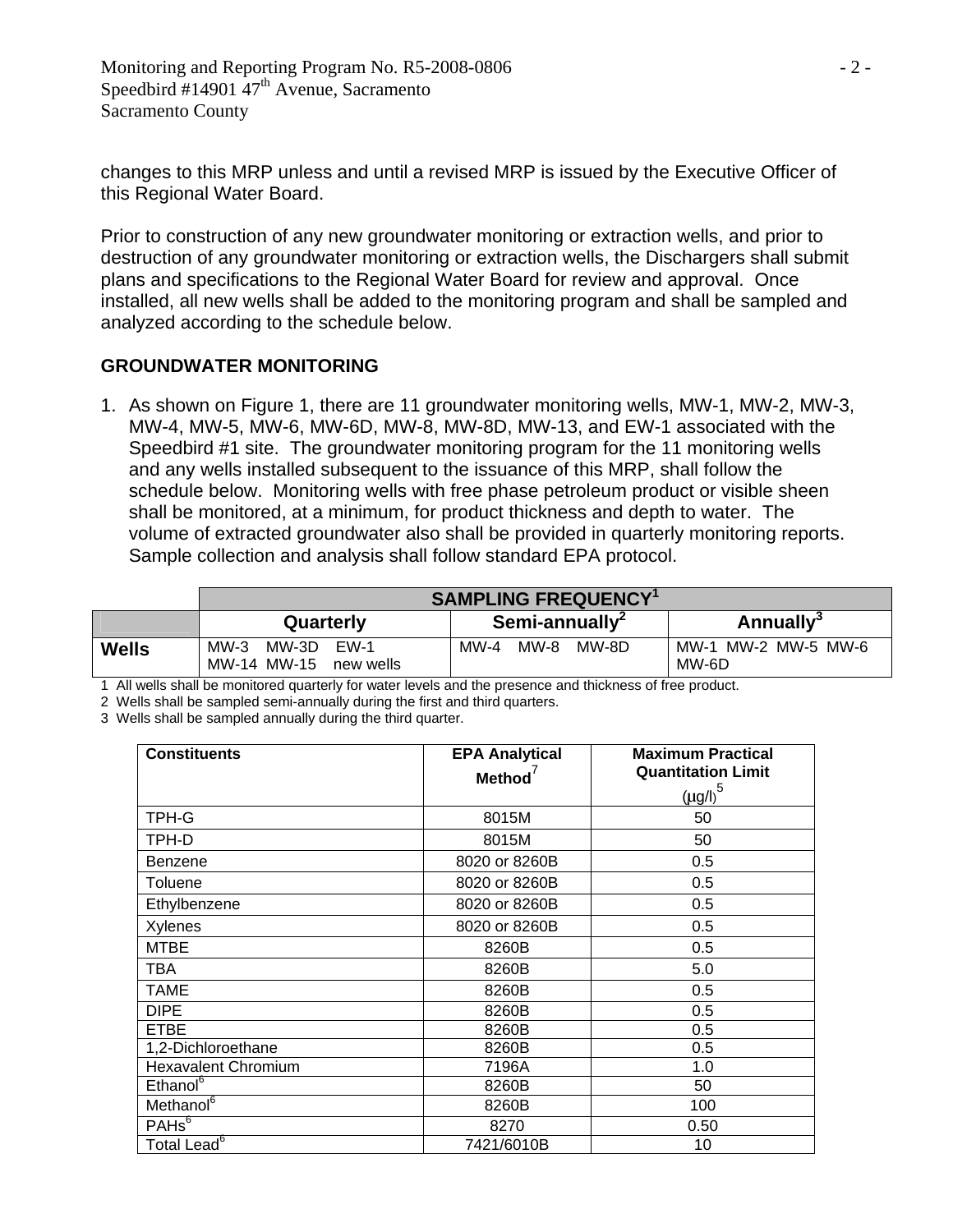- 5 All concentrations between the Method Detection Limit and the Practical Quantitation Limit shall be reported as trace.
- 6 Analysis for ethanol, methanol, total lead, and PAHs may be discontinued after two consecutive quarters of non-detect results.
- 7 Report all peaks identified by EPA Method 8260B within the normal course of analysis for chemicals of concern. PAHs = polycyclic aromatic hydrocarbons

## **REPORTING**

- 2. When reporting the data, the Discharger shall arrange the information in tabular form so that the date, the constituents, and the concentrations are readily discernible. The data shall be summarized in such a manner as to illustrate clearly the compliance with this Order. In addition, the Discharger shall notify the Regional Water Board within 48 hours of any unscheduled shutdown of any soil vapor and/or groundwater extraction system.
- 3. As required by the California Business and Professions Code Sections 6735, 7835, and 7835.1, all reports shall be prepared by a registered professional or their subordinate and signed by the registered professional.
- 4. The Discharger shall submit a paper copy of the quarterly report to this Regional Water Board office and submit the quarterly electronic data reports, which conform to the requirements of the California Code of Regulations, Title 23, Division 3, Chapter 30, electronically over the internet to the State Water Board's GeoTracker database system. Both the paper copy and the electronic submittal are due by the 1st day of the second month following the end of each calendar quarter by **1 February, 1 May, 1 August, and 1 November**, until such time as the Executive Officer determines that the reports are no longer necessary. Each quarterly report shall include the following minimum information:
	- (a) A description and discussion of the groundwater sampling event and results, including trends in the concentrations of pollutants and groundwater elevations in the wells, how and when samples were collected, and whether the pollutant plume(s) is delineated.
	- (b) Field logs that contain, at a minimum, water quality parameters measured before, during, and after purging, method of purging, depth of water, volume of water purged, etc.
	- (c) Groundwater contour maps for all groundwater zones, if applicable.
	- (d) Concentration contour maps for all groundwater zones for TPH-G, benzene, and MTBE.
	- (e) A table showing well construction details such as well number, groundwater zone being monitored, ground surface elevation, screen interval, bentonite interval, filter pack interval, and total depth of the well.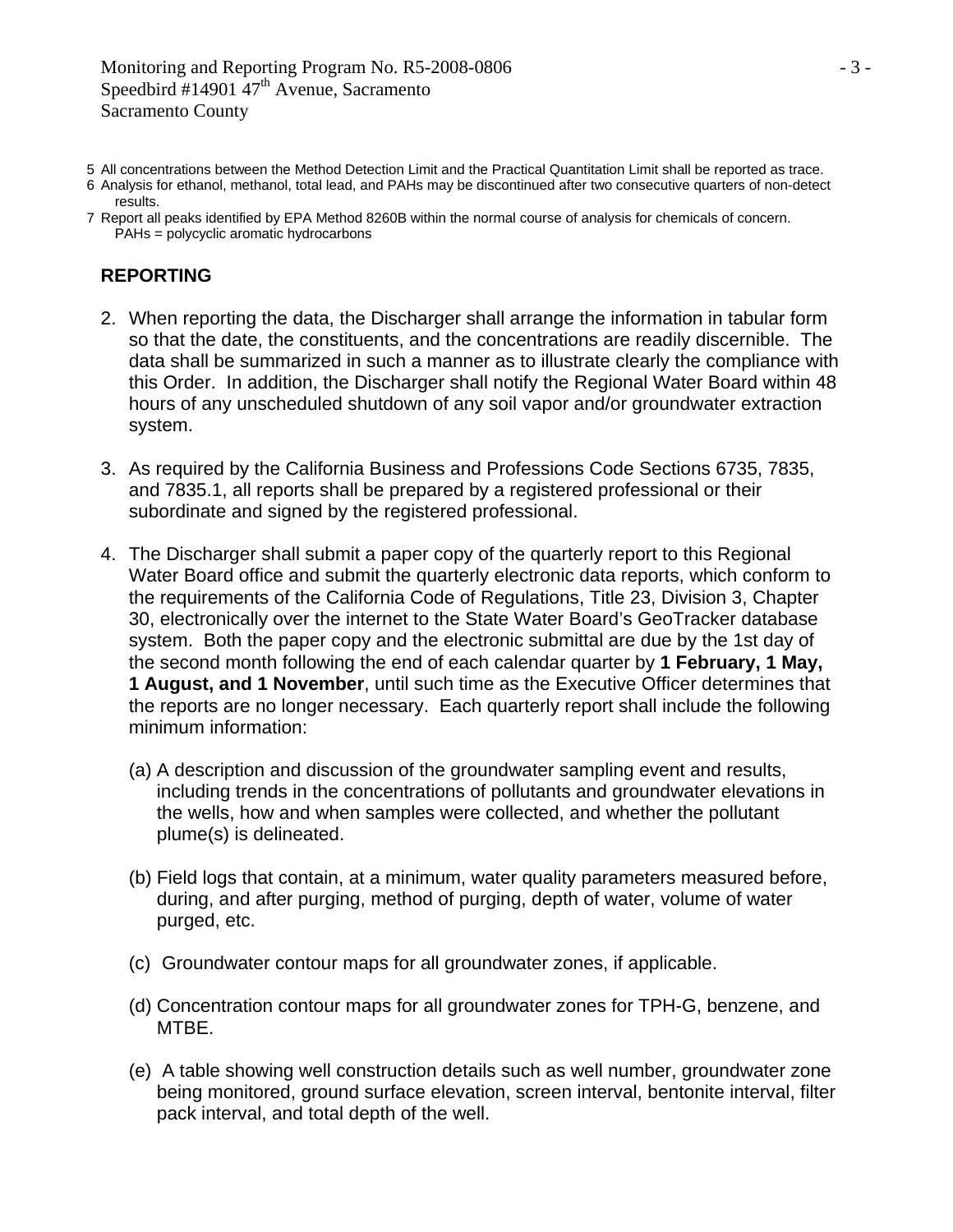- (f) A table showing historical lateral and vertical (if applicable) down-gradient directions and gradients.
- (g) Cumulative data tables containing the water quality analytical results and depth to groundwater.
- (h) A copy of the laboratory analytical data report.
- (i) If applicable, the status of any ongoing remediation, including cumulative information on the mass of pollutant removed from the subsurface, system operating time, the effectiveness of the remediation system, and any field notes pertaining to the operation and maintenance of the system.
- (j) If applicable, the reasons for and duration of all interruptions in the operation of any remediation system, and actions planned or taken to correct and prevent interruptions.
- 5. The Fourth Quarter Groundwater Monitoring Report, due **1 February** of each year shall be an expanded report and will include the following additional information/items:
	- (a) Tabular summaries of all data obtained during the year.
	- (b) Graphical summaries, of TPH-G, benzene, and MTBE concentrations, groundwater elevation data, and remediation system operation versus time for wells MW-1, MW-4, MW-12, MW-13, MW-14, and MW-15, and additional wells as request by Regional Water Board staff.
	- (c) A rose diagram presenting groundwater flow direction and magnitude data.
	- (d) Contaminant concentration contour maps for TPH-G, benzene, and MTBE for each quarter from the previous year.
	- (e) A discussion of the long-term trends in the concentrations of the pollutants in the groundwater monitoring wells.
	- (f) An analysis of whether the pollutant plume is being captured by an extraction system or is continuing to spread.
	- (g) A description of all remedial activities conducted during the year, an analysis of their effectiveness in removing the pollutants, and plans to improve remediation system effectiveness.
	- (h) An identification of any data gaps and potential deficiencies/redundancies in the monitoring system or reporting program.
	- (i) If desired, a proposal and rationale for any revisions to the groundwater sampling plan frequency and/or list of analytes.